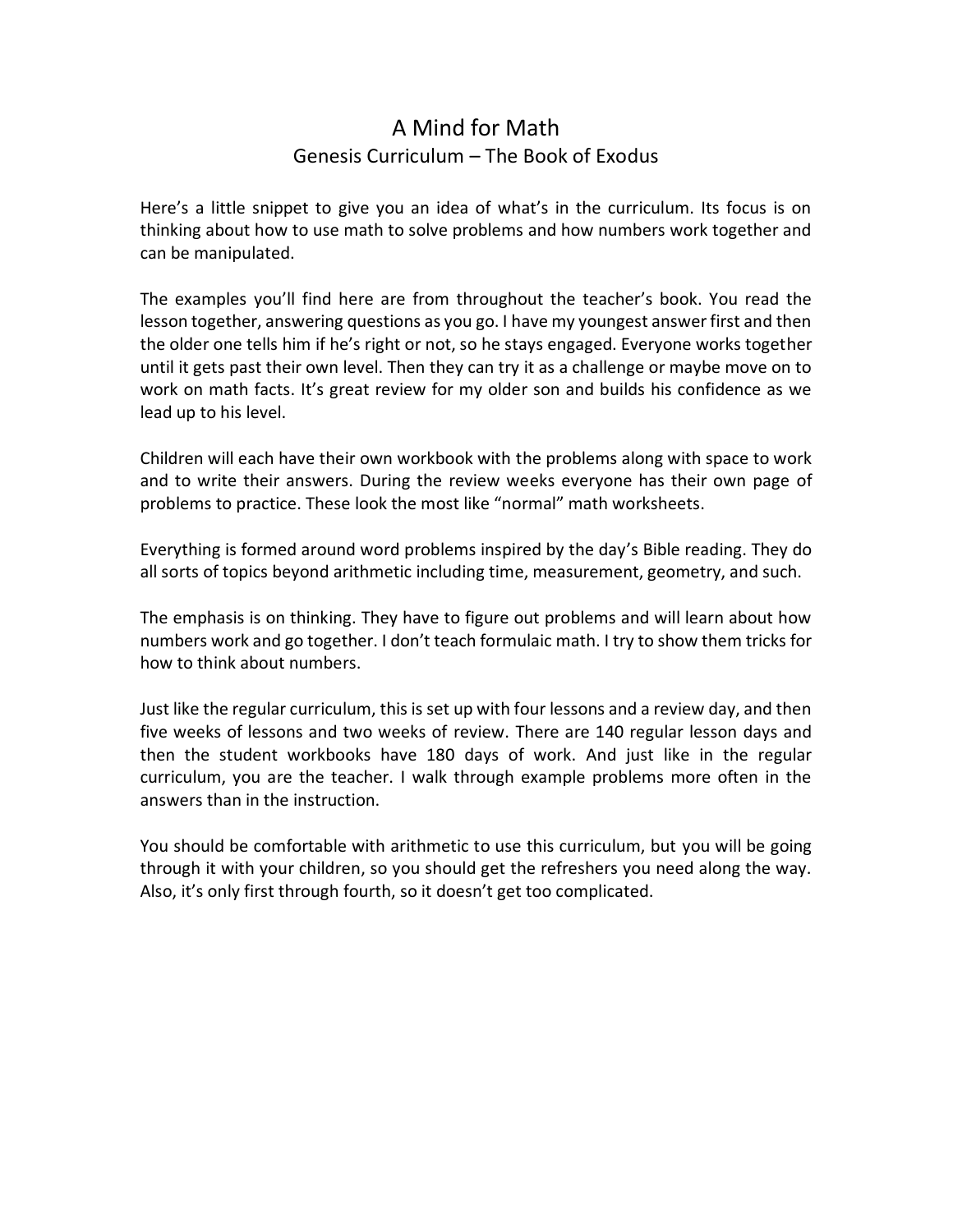# Day 1 Fractions

There are 11 tribes of Israel and two half tribes. Draw one circle to show Joseph's tribe. (Exodus 1:1-7)

A. Draw a line through the middle to show two halves. What's one half plus one half?

## **1 whole**

B. Draw a circle and divide it into quarters, four parts. (You can do that by drawing a line to divide it in half and then another to divide it in half the other way.) Color in one quarter red. Color in two quarters blue. How much is 2 quarters? How much is 4 quarters? Write one quarter,  $\frac{1}{4}$ . Write one half,  $\frac{1}{2}$ .

## **1 half, 1 whole**

C. Draw a circle and divide it into thirds, three parts. Color one third red and two thirds blue. What is one third plus two thirds? Write the equation.

# **1 whole, 1/3 + 2/3 = 1**

D. Draw two circles. Divide one into two halves. Divide one into quarters. Color in one of the halves and one of the quarters. What is one half plus one quarter? Need help? Look at B. How many quarters is one half?

Write the equation.

 $1/2 + 1/4 = 2/4 + 1/4 = 3/4$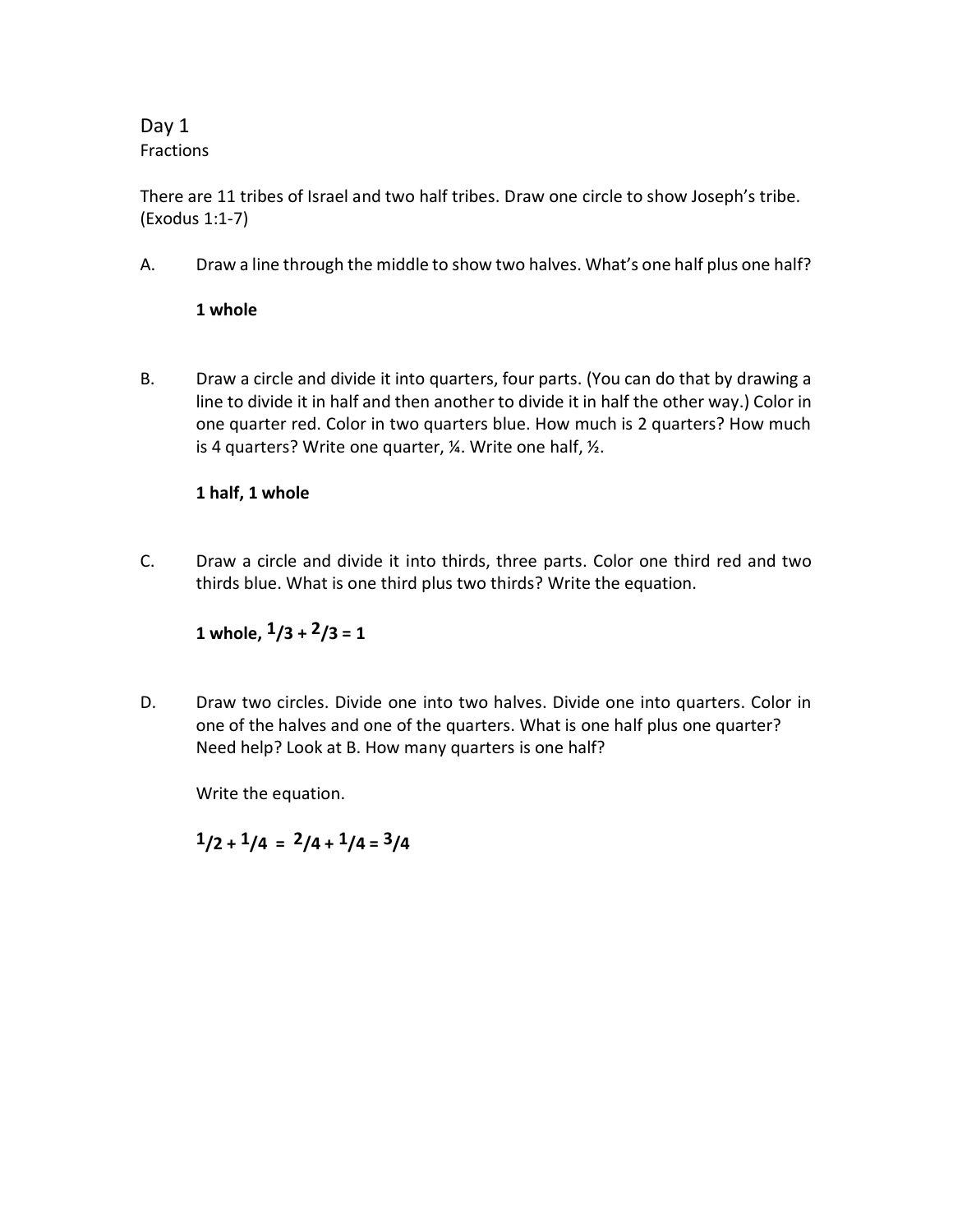Day 2 Skip Counting (Multiplying), Odd and Even, Patterns

The Egyptians are afraid that the Hebrews will join themselves with the enemy. (Exodus 1:8-10)

A If 2 Hebrews joined together with 2 others, how many would there be? And if 2 more joined? And 2 more? And 2 more? Can you skip count by 2 to 20? These are all EVEN numbers. Now count by 10s. Now can you count by 100? Count by 1000s. Count by millions.

**4, 6, 8, 10, 12, 14, 16, 18, 20**

B If 5 Hebrews joined together with 5 others, how many would there be? And if 5 more joined? And 5 more? And 5 more? How far can you go? Write down the numbers. Are they odd or even? Can you guess whether or not the next number is going to be odd or even? How do you know?

**10, 15, 20, 25, 30, 35, 40, 45**

C. If 3 Hebrews joined together with 3 others, how many would there be? And if 3 more joined? And 3 more? And 3 more? How far can you go? Write down the numbers. Are they odd or even? Can you guess whether or not the next number is going to be odd or even? How do you know? What pattern does adding an odd number create?

**6, 9, 12, 15, 18, 21, 24, 27, 30**

D. If 6 Hebrews joined together with 6 others, how many would there be? And if 6 more joined? What if you added 6 people 7 times? How many people would that be? What if you added 6 people 12 times?

# **12, 18, 6 x 7 = 42, 6 x 12 = 72**

To figure out 6 x 12 you can change the problem to make it easier. You can make 12 into something easier to multiply by. 12 is just  $10 + 2$ .

6 times 12 is the same problem as 6 times 10 plus 6 times 2. Why?

You are adding 6 more people and 6 more people and 6 more people. You do that ten times and then you add 6 more people two times more. All you are doing is the same thing, adding more people.

You can say 6 x 10 plus 6 x 2. That's 60 + 12. That's 72.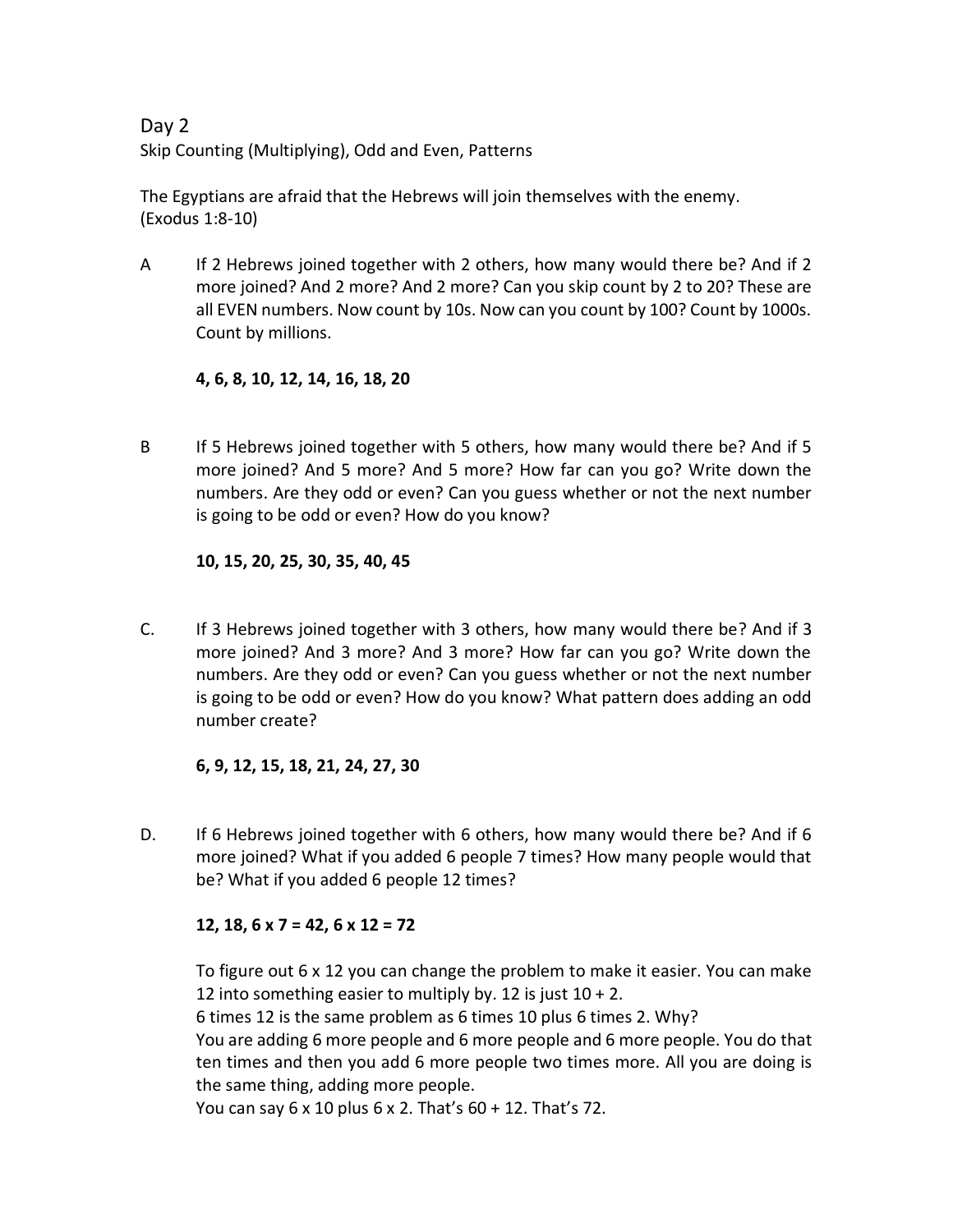Day 3 Area

The Hebrews multiplied and spread out. (Exodus 1:11-14)

A. Draw a rectangle made of 18 blocks. Here's how to do it. Draw 6 blocks all in a line. Now draw another block on top of each of those blocks. Now do it one more time. Draw a third row of blocks right on top of the other rows. Count up the blocks. There should be 18. How high is your rectangle? How wide is your rectangle?

#### **3 blocks high, 6 blocks wide**

B. Draw 12 blocks into three different sized rectangles. Each rectangle must have a different width and height. (You can use real blocks instead of drawing.) What is the height and width of each rectangle?

#### **1 block by 12 blocks, 2 blocks by 6 blocks, 3 blocks by 4 blocks**

C. Write the equation that would tell us that a rectangle 6 blocks wide and 3 blocks high has 18 blocks. How do we find 18 blocks without having to count them all up?

Now find out how many blocks would be inside rectangles with these widths and heights: 7 and 4, 9 and 5, 11 and 2, 10 and 6.

#### **6 x 3 = 18; 7 x 4 = 28 blocks; 9 x 5 = 45 blocks; 11 x 2 = 22 blocks, 10 x 6 = 60 blocks**

D. If a rectangle was 8 meters long and 4 meters wide, what would be its area? (That means how many square meters fits inside of it. Each square meter would be like one of those blocks inside the rectangles you drew.)

Now find it for these measurements: 20 cm by 5 cm, 15 in by 3 in, 17' by 6'.

## **8 meters x 4 meters = 32 meters squared 8 m x 4 m = 32 m<sup>2</sup> That's 32 meters squared, or how many squares measuring a meter each would fit in that shape.**

## **20 x 5 = 100 centimeters; 15 x 3 = 45 inches; 17 x 6 = 102 feet** To figure 20 by 5 you multiply 2 x 5 and add the 0 back on.  $2 \times 5 = 10(0)$ To figure 15 x 3 you can multiply 10 x 3 and add to it 5 x 3.  $30 + 15 = 45$ To figure out 17 x 6 you do the same. Split 17 into 10 and 7. 10 x 6 and 7 x 6 = 60 and 42 So the answer is  $60 + 42 = 102$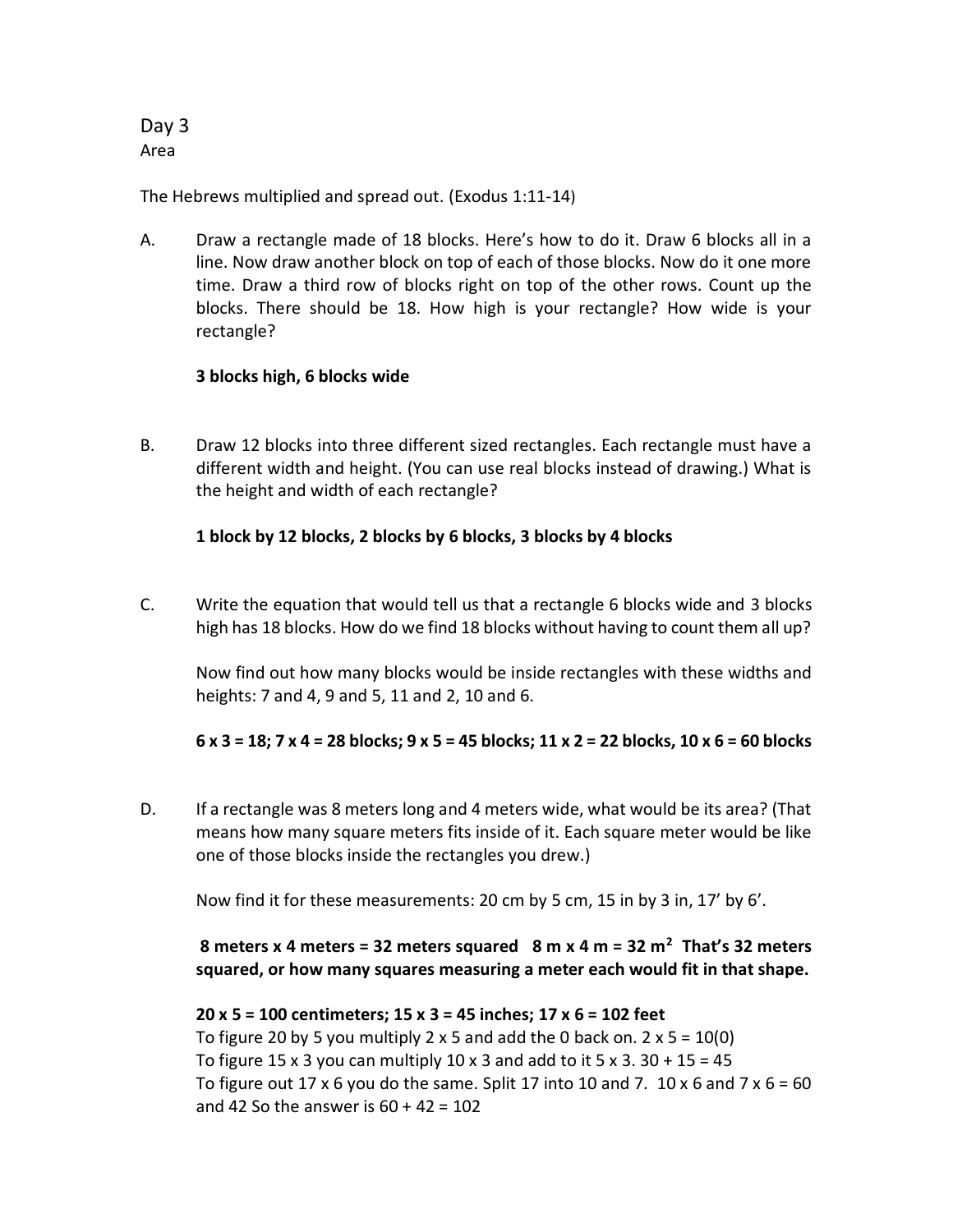Day 71 Rate

The Egyptians are in pursuit of the Israelites. (Exodus 14:21-31)

A. Today you're going to figure out how far the Israelites traveled when they were running from the Egyptians.

Distance (how far they went) = velocity (how fast they were going) x time

If they were going 10 miles an hour for 1 hour, then they went 10 miles because 10 x 1 (or ten one time) is 10.

If they were going 5 miles an hour for 2 hours, how far did they go? Multiply 5 times 2. (Count by fives to multiply by five.)

#### **10 miles (remind them to label their answers)**

What if the Israelites were going 5 miles an hour for 4 hours? For 6 hours? For 8 hours?

#### **20 miles, 30 miles, 40 miles**

B. What if the Israelites were traveling 10 miles an hour for 6 hours? For 9 hours? What if they were traveling 3 miles an hour for 3 hours?

#### **60 miles, 90 miles, 9 miles**

C. What if they were traveling 9 miles an hour for 6 hours? For 7 hours? For 18 hours? What if they were traveling 11 miles an hour for 16 hours?

**54 miles, 63 miles, 162 miles, 176 miles**

D. Division is the opposite of multiplication. To find how fast someone was going, you divide the distance they traveled by how long it took them to get there.

Let's try a problem. They went 176 miles in 11 hours. How fast were they traveling?

176 miles = **16 miles/hour** 11 hours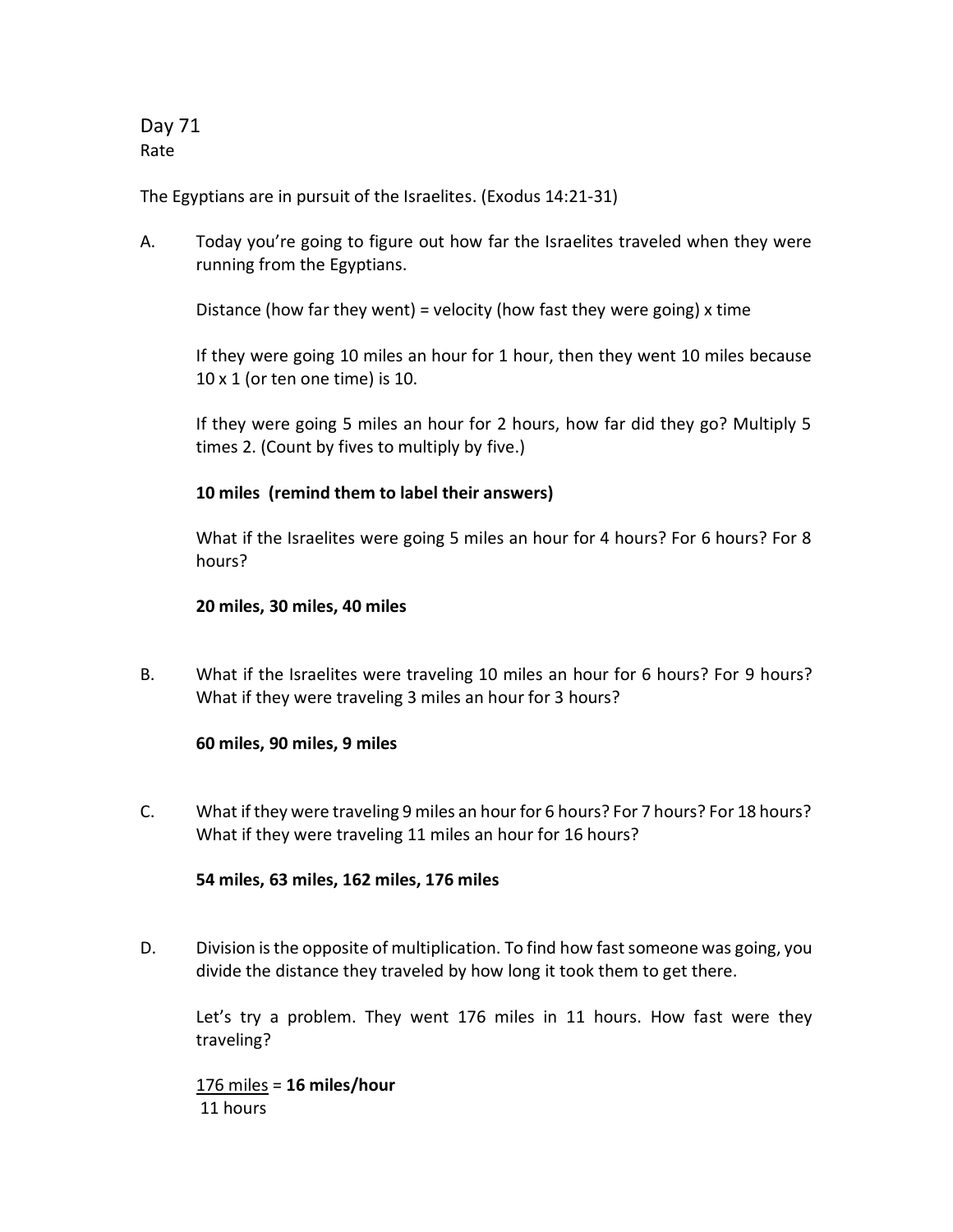How do you divide 11 into 176? You could take out 10 elevens. That would be 110. Find how much is left.  $176 - 110 = 66$  There are  $6$  elevens in 66. So, the answer is 16.

What if the Israelites went 144 miles an hour for 12 hours. How fast were they going? For 9 hours? For 6 hours? For 18 hours?

#### **12 m/hr, 16 m/hr, 24 m/hr, 8 m/hr**

That last one didn't require dividing. You already have the answer for 9 hours. If the same distance took them twice as long to cover, then they were going half the speed.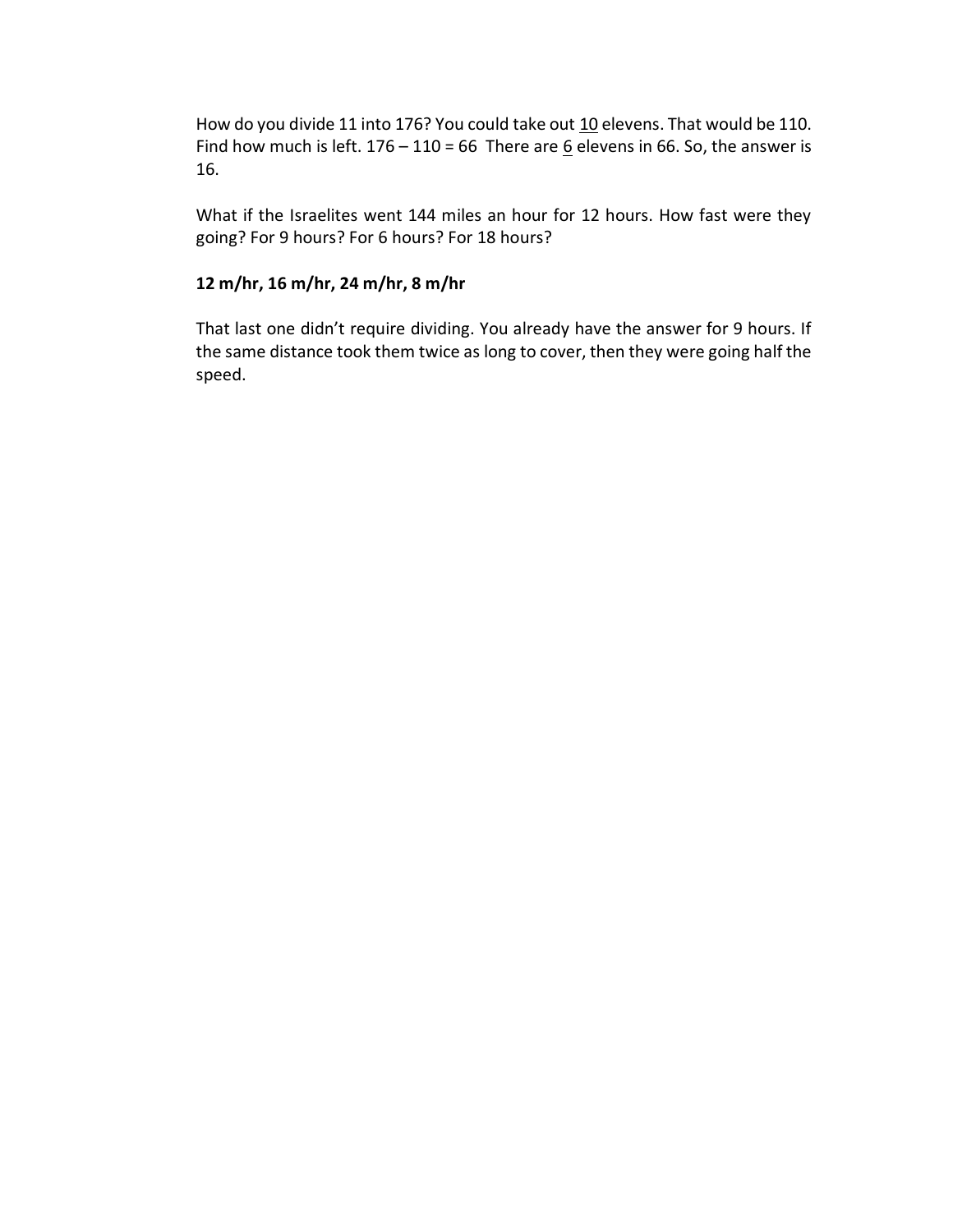# Day 72 Division and Remainders

The Israelites divide the spoil of the Egyptians. (Exodus 15:1-10)

A. So far when we've divided things up, there has been an even amount in every group, but what if it didn't end up evenly? Get ten blocks and divide them into three groups. Keep putting one in each group until you've put them all down. What happens?

There are three in each group and then one is left over. Whatever is left over after we divide is called the remainder. Ten divided by three has a remainder of one.

Find the remainder of twelve divided by five,  $14 \div 5$ , and  $11 \div 4$ .

**2, 4, 3**

B. Continue to find the remainder. Say you collected twenty gold bracelets from the Egyptians and need to divide them up between six different families. How many bracelets would each family get and how many would be left over? Then try the other problems. Draw a picture (or use blocks or something) if you need help figuring it out.

20 ÷ 6 = **\_\_3\_\_ Remainder \_\_2\_\_**

15 ÷ 6 = **\_\_2\_\_ Remainder \_\_3\_\_**

18 ÷ 6 = **\_\_3\_\_ Remainder \_\_0\_\_**

C. Division and multiplication are opposites. If you know multiplication, you can use it to help you figure out the answer to division problems.

Let's say you need to find out  $55 \div 6$ . You can use what you know of multiplication to figure it out. Try some different multiplication problems. What's 6 x 10? 60. That's just a little too much. What's 6 x 9? 54 You know that 6 can't go into 55 any more than 9 times. How many would be left over? (55 – 54 = 1) Just one. 55  $\div$  6 = 9 R 1 (Fifty-five divided by six equals nine remainder one.)

You try. Use what you know of multiplication to figure out the division problems.

50 ÷ 7 = **\_\_7\_\_ Remainder \_\_1\_\_**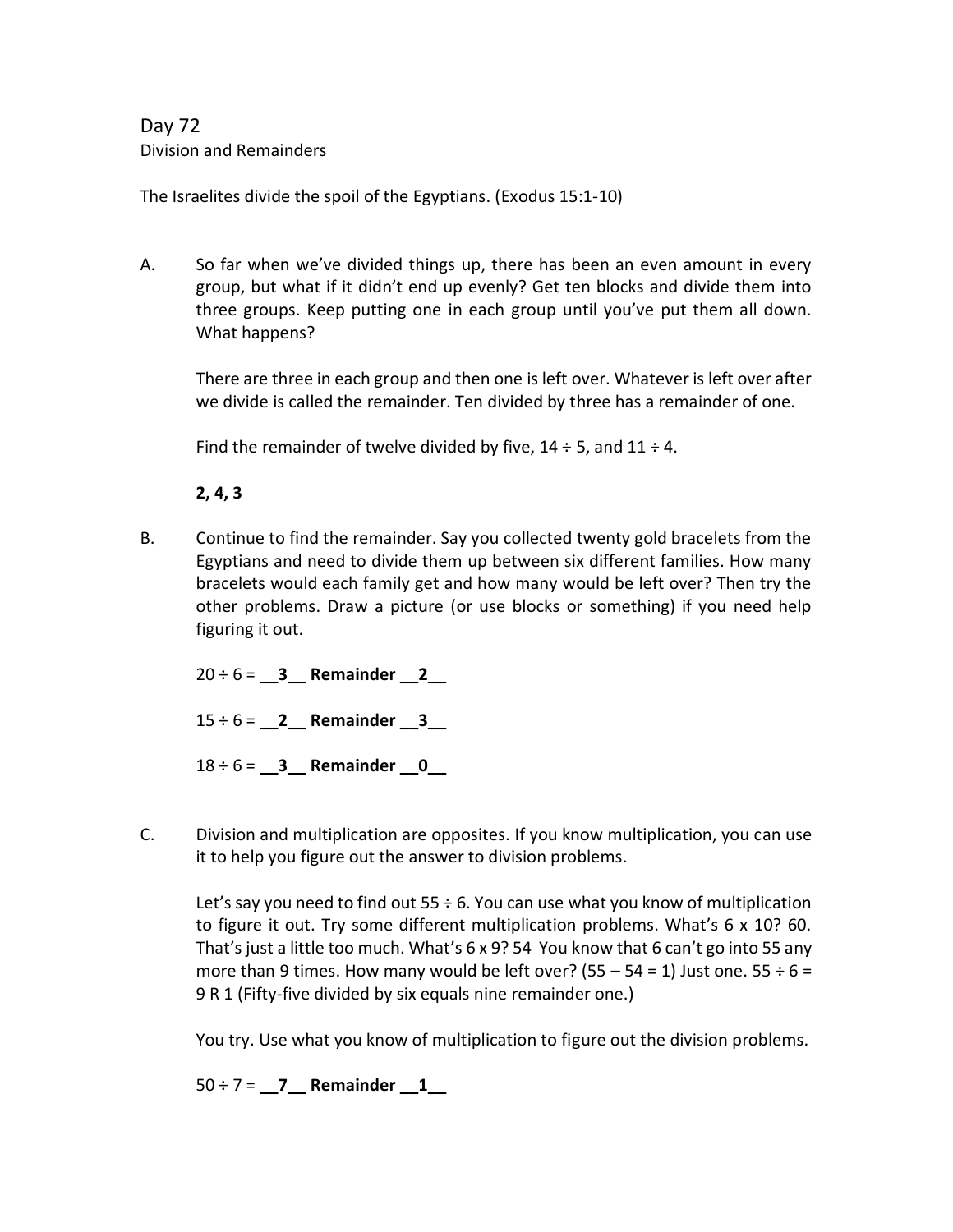40 ÷ 6 = **\_\_6\_\_ Remainder \_\_4\_\_**

30 ÷ 4 = **\_\_7\_\_ Remainder \_\_2\_\_**

D. Practice dividing and finding the remainder. We'll practice with remainders more on Day 73. What is left is the remainder. Find the remainders and then write them as fractions. Put the remainder over the number you are dividing by. Simplify if you can.

123 ÷ 6 = **\_20\_\_\_ R \_\_3\_\_ 3/6 = ½** 240 ÷ 7 = **\_34\_\_\_ R \_\_2\_\_ 2/7** 298 ÷ 3 = **\_99\_\_\_ R \_\_1\_\_ 1/3**

Bonus: Write the first answer as a decimal, twenty and three sixths. **20.5**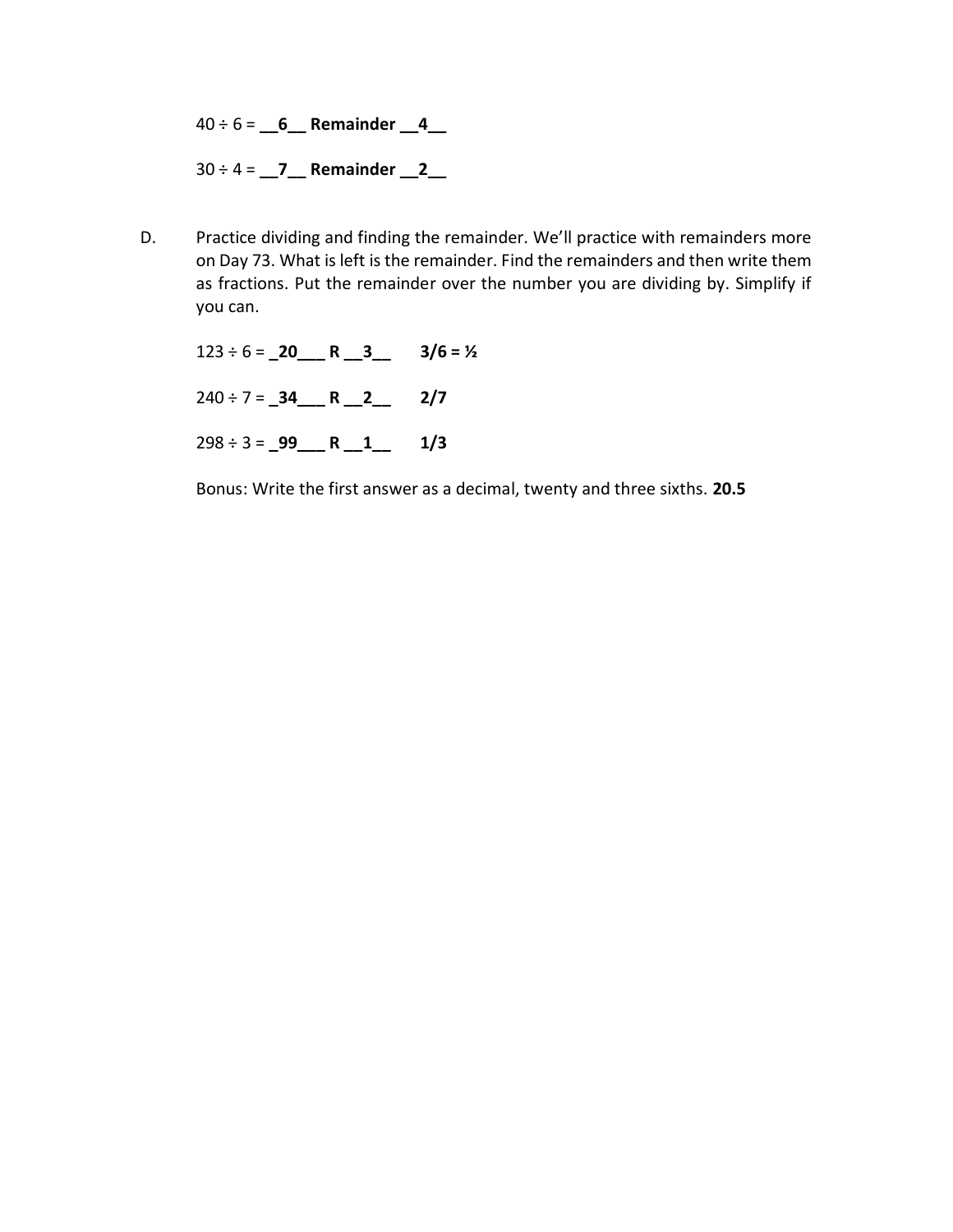Day 73 (Dice – one die is enough) Remainders Game

The player will choose a number from the list and roll the die. The number on the die has to be divided into the chosen number. The remainder is how many points the player gets. Play as long as you like and the winner has the most points.

You can let younger kids use a calculator here. It won't give the remainder. Here's an example.

Thirty-five is the number chosen and you roll a four.  $35 \div 4 = 8.75$  That means that it goes in eight times with some left over. Then you multiply. 8 x 4 = 32. Then you subtract.  $35 - 32 = 3$ . The remainder is three. BTW, these are the steps to long division that they are practicing!

You don't have to use a calculator. An older kid can be the calculator for a younger kid. Have an older kid figure out how many times it goes in and then multiply that. Maybe a younger kid can do the subtraction. Work together on all the problems so everyone is engaged and not just waiting for their own turn.

Here's the list of numbers to choose from. This list is in their workbooks. They can cross off each number as it is used. If you have a larger group, you can just add more numbers to the list.

10, 17, 23, 35, 41, 56, 60, 73, 81, 93, 111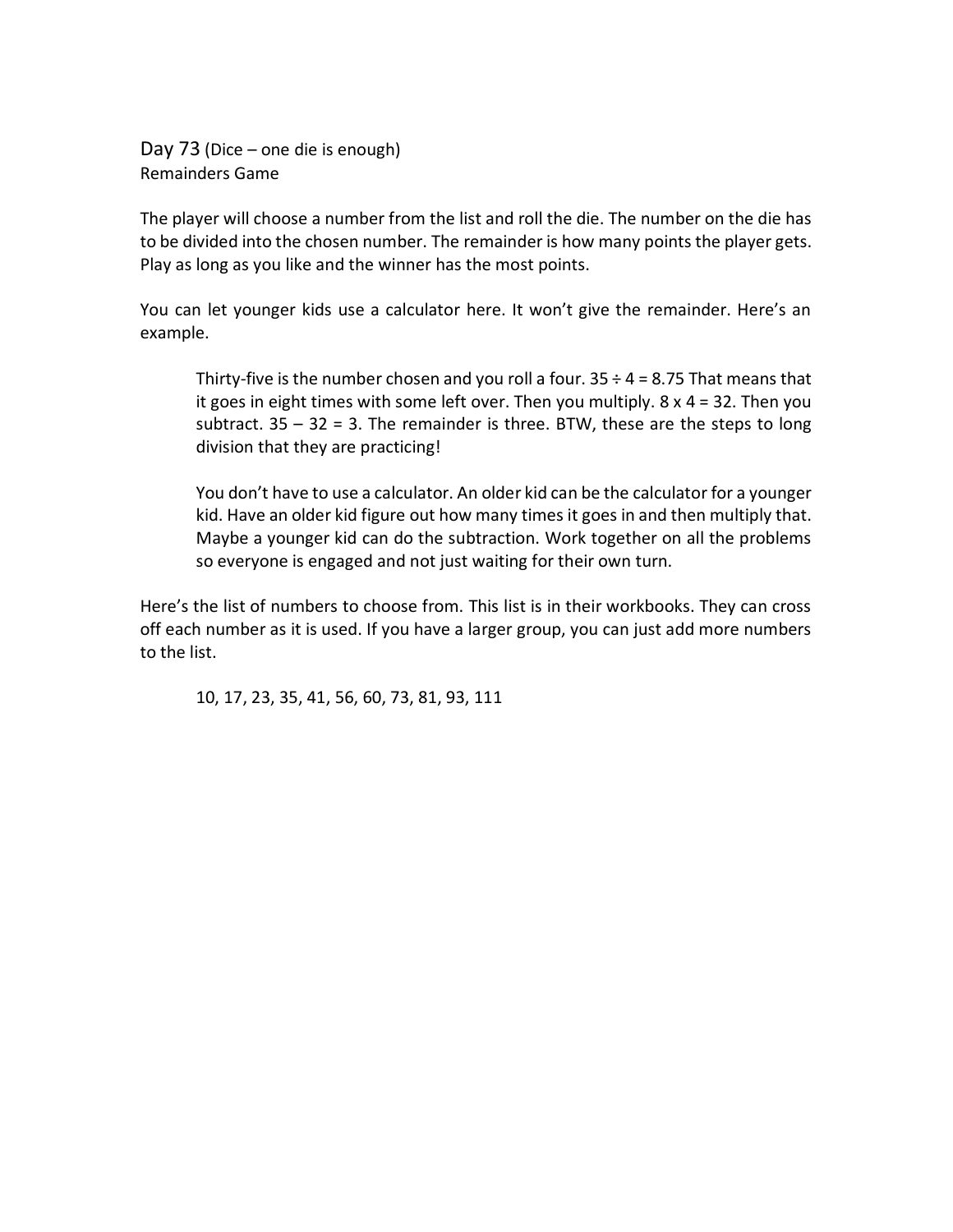# Day 74 Addition (extra place value, "carrying"-B)

There were twelve springs of water and seventy date palms. (Exodus 15:22-27)

A. Write twelve and seventy in the tens and ones columns below.



Write twelve and seventy each as expanded numbers. **10 + 2, 70 + 0** Now we're going to add them together. The easy way to do it is to add the tens first. What's seventy plus ten? **80** Now add the ones. What's two plus zero? **2** Now we just put them together eighty and two is? **82** 80 + 2 = 82

Now you try on your own. Write fifteen and twenty-three as tens and ones, in expanded form, and then add them together.

Tens Ones  **1 5 2 3**

 $10 + 5$ ,  $20 + 3$   $10 + 20 = 30$ ,  $5 + 3 = 8$ ,  $30 + 8 = 38$ 

Encourage them to write 30 and 8 down before 38, though this can be done in your head. They do not have to write 10 + 20. They can just write the 30. When there are bigger numbers involved, it's nice to write down the middle step numbers to keep track.

Show your child how they can get thirty-eight by adding the columns above. They can add down  $1 + 2$  and get 3 for the tens columns, representing 30, and they can add down 5 + 3 and get 8 for the ones. This is a helpful way to know how to add, but the other way is easier with bigger numbers.

B. What if it were 12 springs and 79 date palms? Only one number would change from your first problem. What is it? **The 9.** Write the numbers as tens and ones again, but this time use 79. Then write them in expanded form.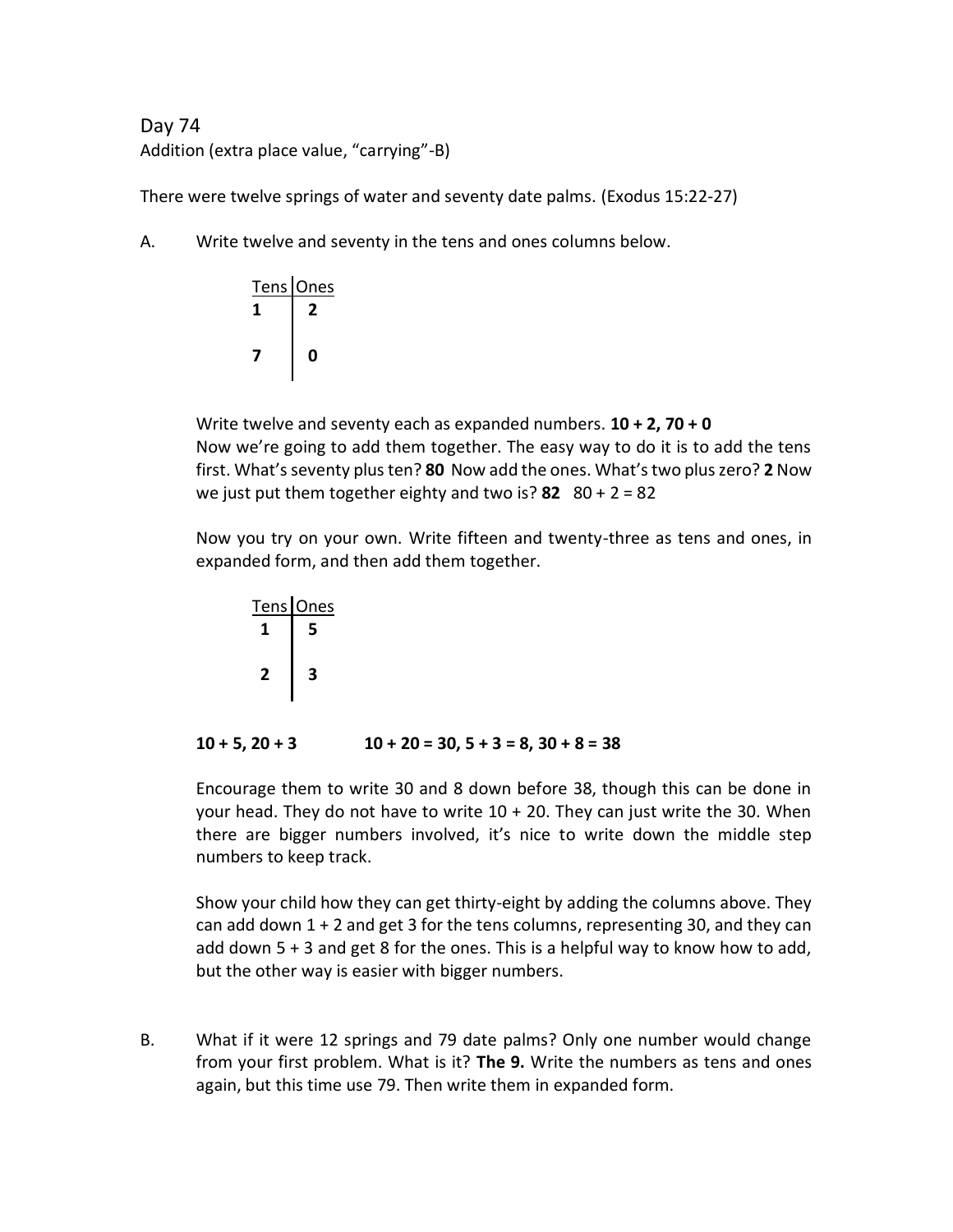Tens Ones  **1 2 10 + 2 and 70 + 9 7 9**

Now, add them together. Add the tens.  $10 + 70 = 80$ . Add the ones.  $2 + 9 = 11$ . Add them together.

This is where adding vertically is easy and helpful, but you can break it apart again.  $80 + 10 = 90$  and  $0 + 1 = 1$ . 90 and 1 equals 91. That's something you can do in your head, but always be willing to write it down to help you keep track of the numbers.

Try some on your own. Sixteen plus thirty-seven and forty-four plus eighteen.

**16 + 37 = 10 + 6 + 30 + 7 = 40 + 13 = 53 44 + 18 = 40 + 4 + 10 + 8 = 50 + 12 = 62**

C. You are going to add bigger numbers today. You can do it. It all works the same way. Break it apart. Put it back together. Write down each total. Write the total thousands, the total hundreds, the total tens, the total ones, so that you have them to add altogether for your final total.

Twelve springs plus seventy date palms plus 678 figs plus 2391 pomegranate seeds—Add them all together.

**2000 + 900 + 240 + 11 = 3151** 1234 + 2345 + 3456 = **6000 + 900 + 120 + 15 = 7035** 4567 + 5678 + 6789 = **15,000 + 1800 + 210 + 24 = 17,034**

D. Even bigger numbers…Here are your numbers to add. Do the same thing. Break them apart and write each separate total before you add them all back together. Start with the ten thousands.

 $12,000 + 70,000 + 6,780 + 2,391 =$ **80,000 + 10,000 + 1,000 + 170 + 1 = 91,171**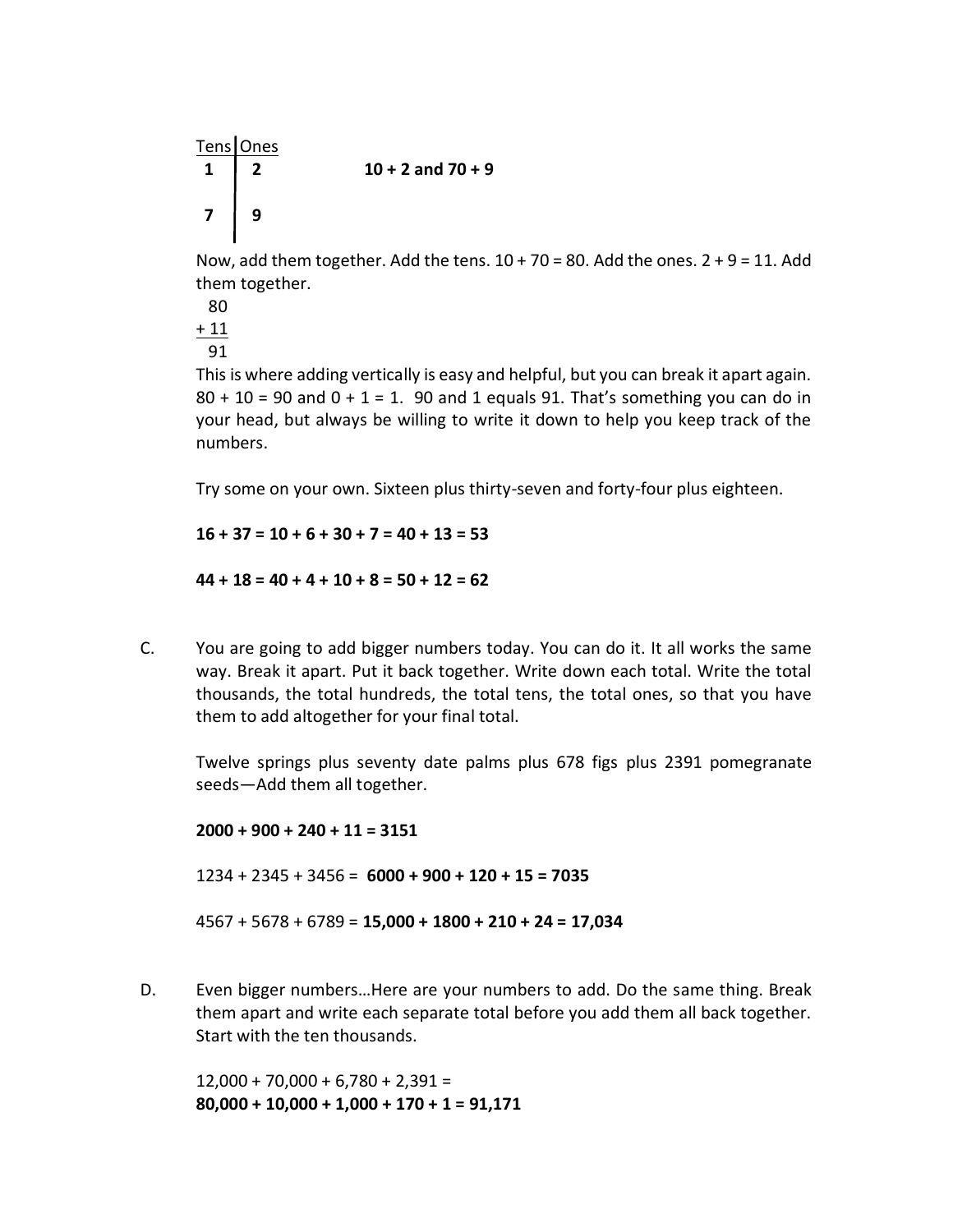12,345 + 23,456 + 34,567 = **60,000 + 9,000 + 1,200 + 150 + 18 = 70,368**

45,678 + 56,789 + 67,890 = **150,000 + 18,000 + 2,100 + 240 + 17 = 170,357**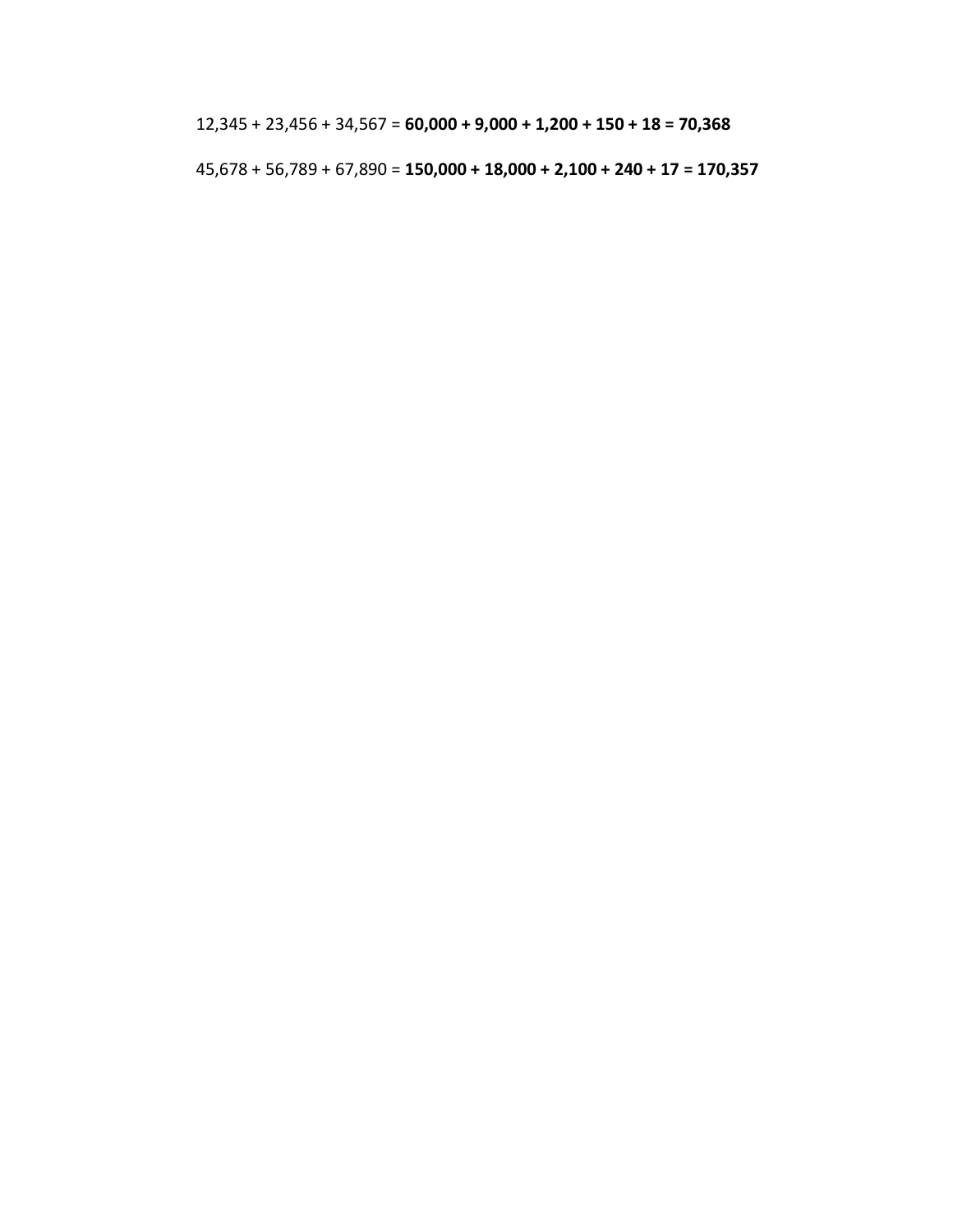Day 112 (ruler) Adding Decimals

Moses was instructed to make an altar that was a cubit wide and two cubits high. (Exodus 30:1-10)

A. Let's say that a cubit is a centimeter. Draw the width of the altar. Then draw its height. Compare the two lengths. How much smaller is the width than the height? How much bigger is the height than the width?

## **The width is half the length of the height. The height is double the width. It is two times longer than the width.**

B. Draw a line that is two and a half inches long. Let's say that's the width of the altar for your scale drawing. Now draw a line to show its height. How long should it be?

**5 in.** You can think of this as 2 plus 2 and ½ plus ½. Or, you can write it down and ignore the decimal point.  $25 + 25 = 50$ . Then you have to remember to put the decimal point back in its place! 5.0 The .0 means nothing, so we just write 5.

Now find how long you should draw the height if the width were represented by a line that was four and a half inches long, 10.5 in., and 13.5 in.

**9 in., 21 in., 27 in.**

C. Draw a line that is 10 centimeters long. Let's say that line represents the height of the altar. What would be the width?

**5 cm.**

If the height of the altar was represented by a line that was 23 centimeters long, how long would you draw the width? How about a line that was 60.8 centimeters long or 72.6 centimeters long?

## **11.5 cm., 30.4 cm., 36.3 cm.**

D. Draw a line that is 4.9 centimeters long. Let's say that line represents the height of the altar. What would be the width?

**2.45**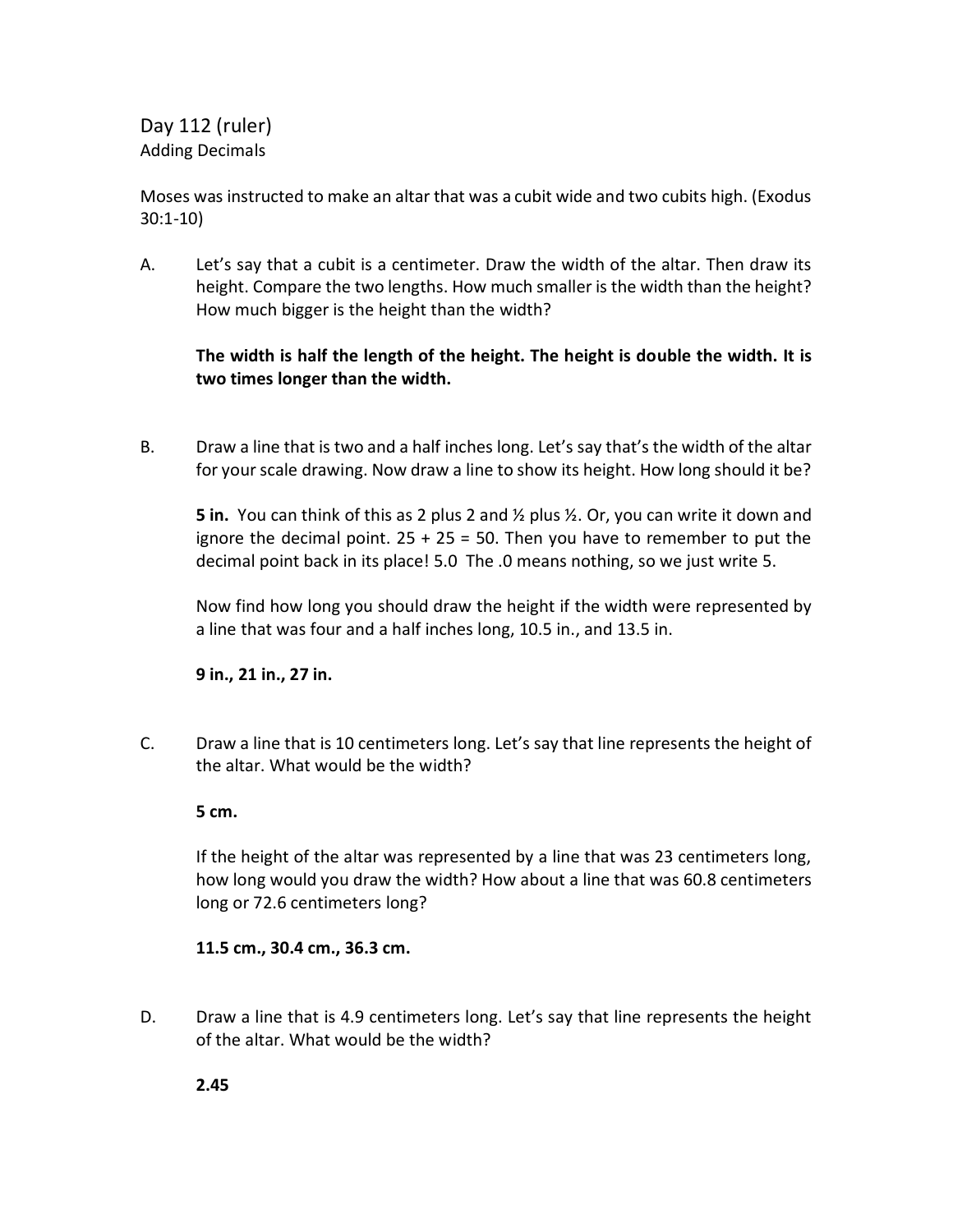4.9 is ones and tenths, 4 ones and 9 tenths.

2.45 is ones, tenths, and hundreds, 2 ones and 4 tenths and 5 hundredths. Those are the place value names for the numbers in decimal places.

How long would you draw the width if the height was represented with line of the following lengths: 12.5 inches, 44.3 inches, 0.1 inches (Hint: Remember that you can add zeros at the end of a decimal without changing its value. 0.1 is the same as 0.10000000 or 0.10.)

**6.25 in., 22.15 in., 0.05 in.**  Half of 10 is 5. Half of 0.10 is 0.05. You can add to check your answers. 0.05 + 0.05 = 0.10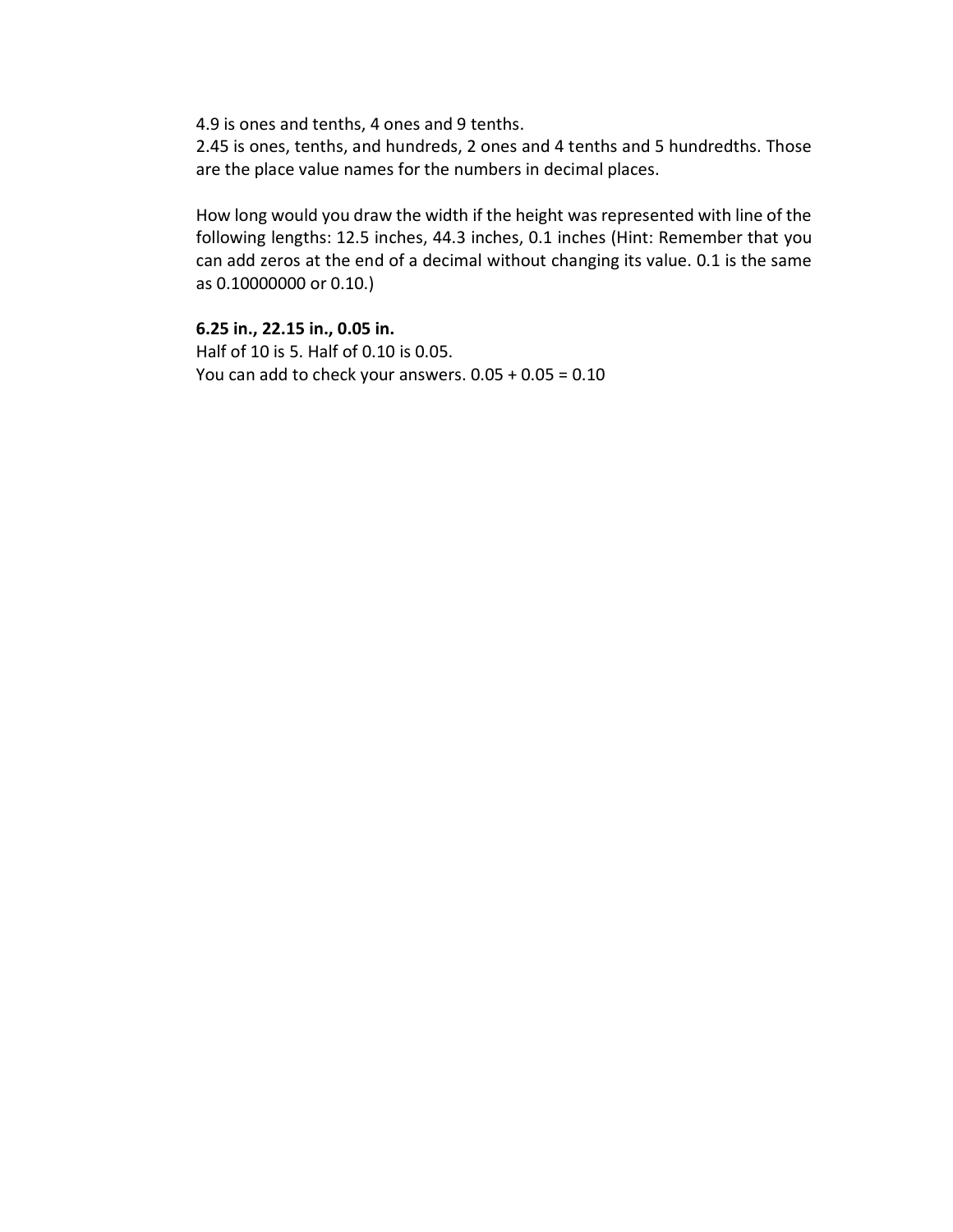Day 113 Comparing Fractions

Everyone must pay the same. The rich shouldn't pay more, and the poor shouldn't pay less. (Exodus 30:11-21)

We're going to compare things today.

A. Which is bigger two tenths or seven tenths? **seven tenths** Seven is bigger than two, so seven tenths is bigger than two tenths. Draw the greater than symbol facing the right way, with the big end pointing toward the big number and the small end pointing to the smaller number, between two tenths and seven tenths.

$$
0.2 < 0.7 \qquad \qquad {}^{2}/_{10} < \frac{7}{10}
$$

Do the same for these numbers.

- 0.4 **<** 0.9 4/10 **<sup>&</sup>lt;** 9/10
- $2.3 > 2.1$   $2^3/10 > 2^1/10$
- B. Use the pictures below to figure out which is bigger, two thirds or four sevenths? Color in two of the rectangles in the one divided into three parts. That shows two thirds. Color in four of the rectangles in the one divided into seven parts. Which is bigger?

 $4/7 < 2/3$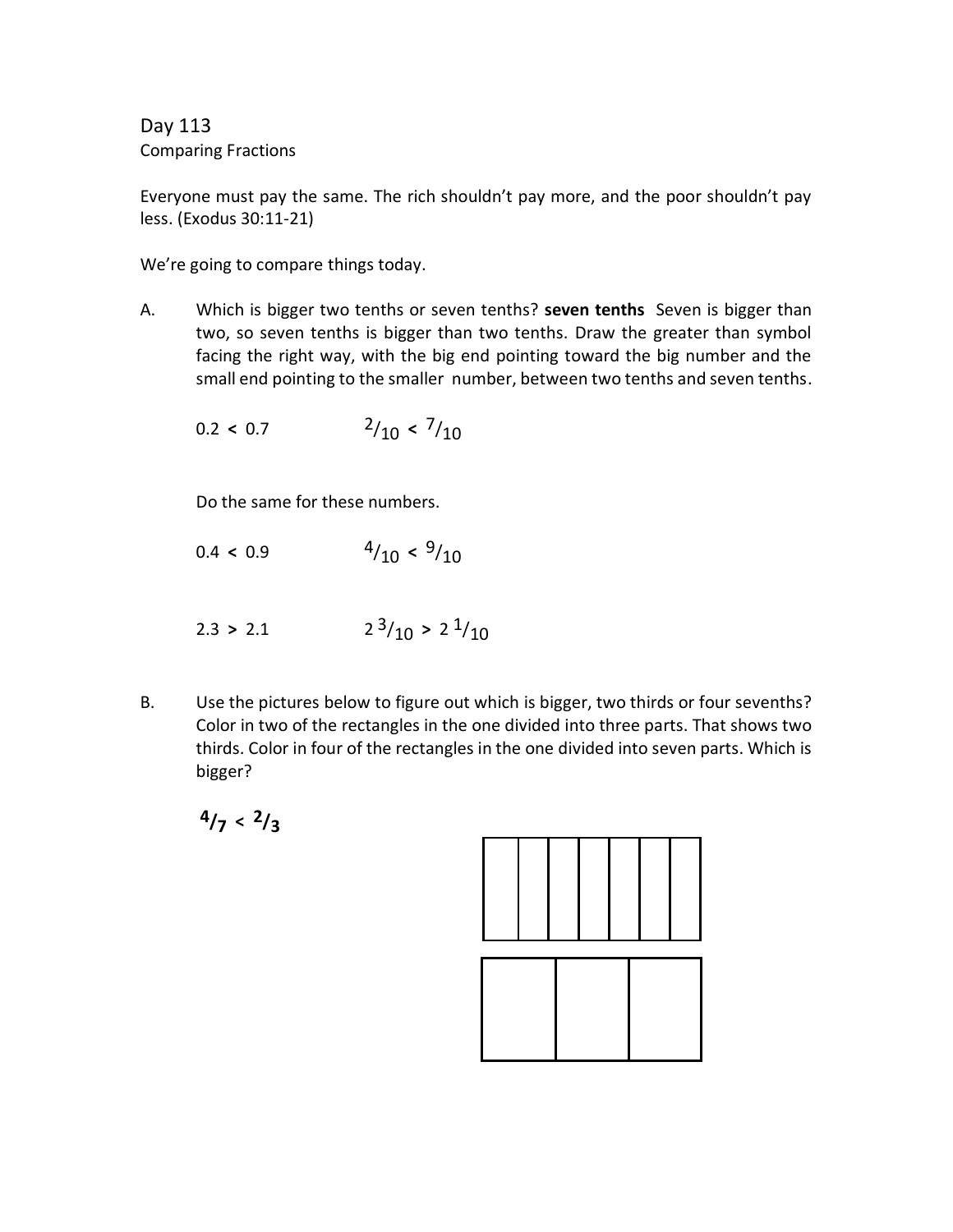C. Let's use math to figure out that same problem.

In order to compare fractions, we need their denominators to be the same. They have to have the same number of pieces so that we can tell which one has more. To make fractions have the same denominators, we can multiply them by one. Any number over itself is one.  $2/2$  = 1  $4/4$  = 1 Those say two out of two parts and four out of four parts equals one whole.

When you multiply by one, what is the answer? The same number. It doesn't change. Whether I give you half or a million, if I give it to you one time, you will only have that amount. Watch what happens when we multiply a fraction by one.

 $1$  times  $4$  equals  $1 \times 4$  equals  $4$  $2 \t 4 \t 2 \times 4 \t 8$ 

Does four eighths equal one half? **Yes.** Four is half of eight. It is still one half, but we have a new denominator now. Let's say you had to compare three eighths and one half. Which is bigger? **one half** Why? **One half is bigger because four eighths is bigger than three eighths and four eighths and one half are the same amount. They are what we call equivalent fractions, equal fractions.** 

Now back to our problem four sevenths and two thirds. One way to get equal denominators is to multiply them by each other. So we can multiply four sevenths by three thirds. The denominator will be seven times three. Write out that equation and answer.

4 times 3 equals  $4 \times 3$  equals  $12$ 7 3 7 x 3 21

Now what do we need to multiply two thirds by in order to get twenty-one for the denominator? **seven sevenths** Write out the equation and answer.

 $2$  times  $7$  equals  $2 \times 7$  equals  $14$  $3 \times 7 \times 3 \times 7 \times 21$ 

Now compare the original fractions and write the answer with the greater than and less than symbol in the correct place.

# **12/21 < 14/21 so 4/7 < 2/3**

Now compare 2/5 and 3/7. Step 1: Make their denominators equal by multiplying them by 1 (5/5 or 7/7). Compare their numerators. Write the fractions with a greater than or less than symbol written the right way.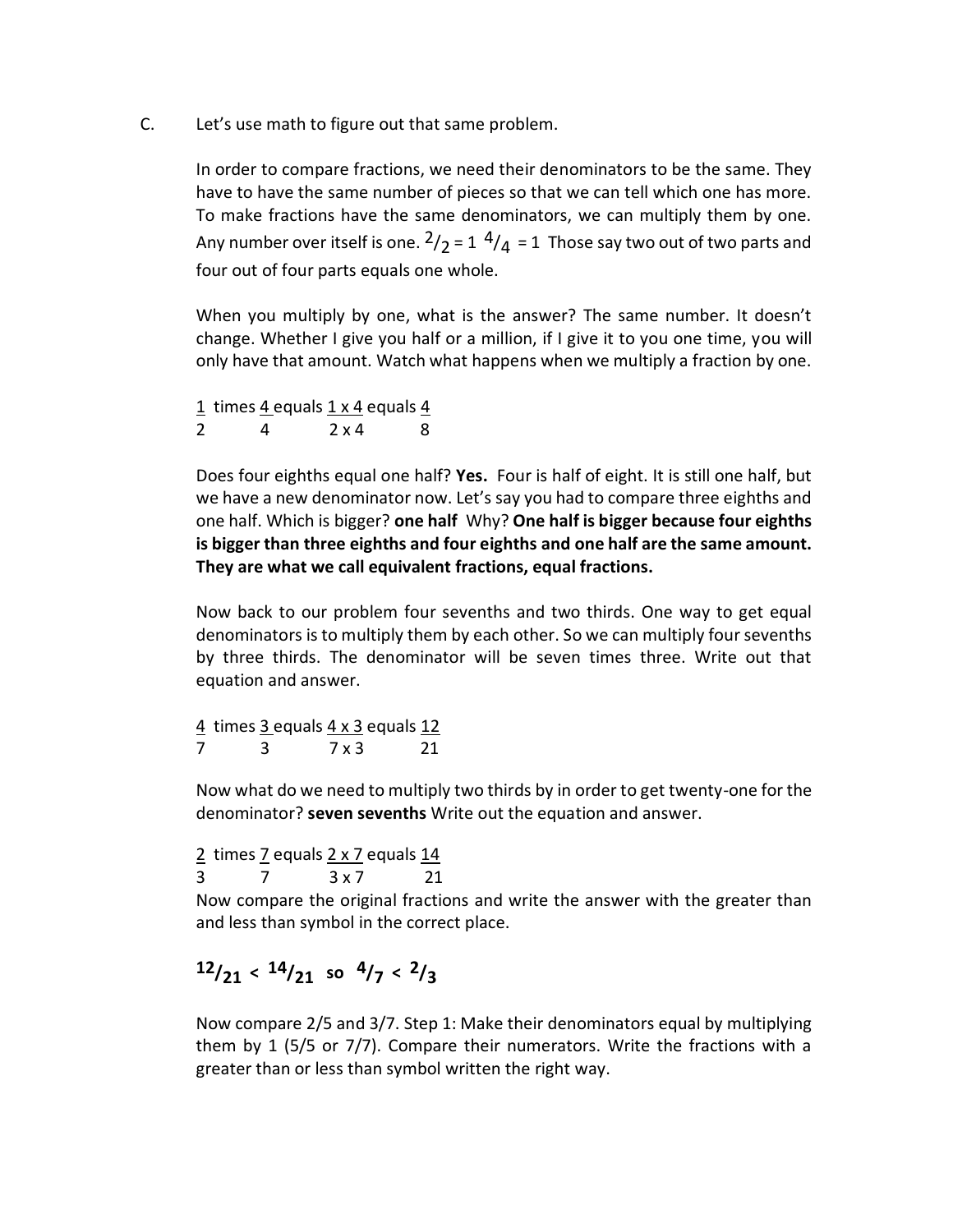# $14/35 < 15/35$  so  $2/5 < 3/7$

D. Do the same for these fractions. 3/8 and 5/9 ; 4/7 and 3/5 **3/8 < 5/9**  $4/7 < 3/5$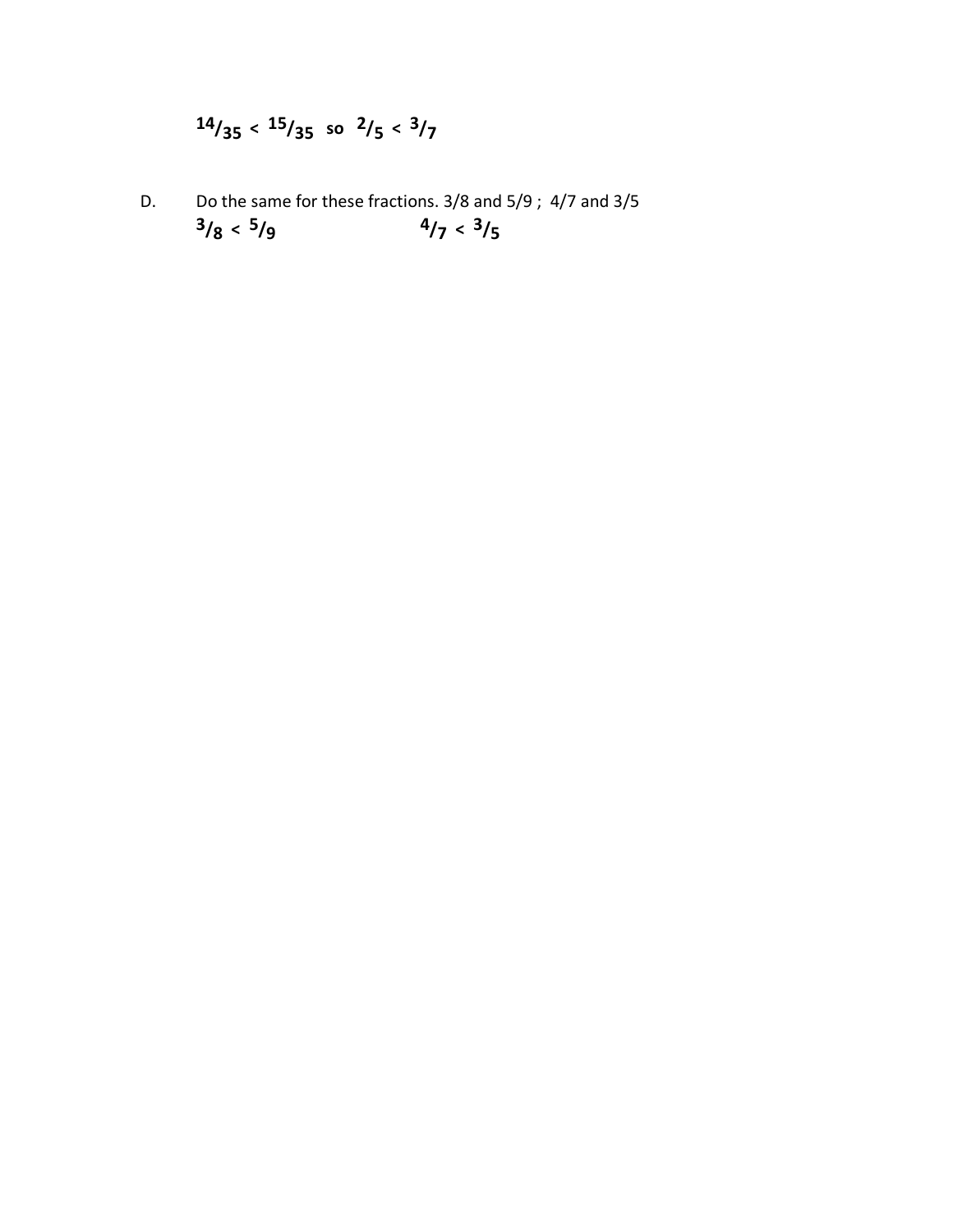# Day 116 Subtraction (Borrowing intro for B)

They are to make the table and its utensils, the lampstand and its utensils, as well as all the woven garments. (Exodus 31:6-18)

A. If there were 27 things prepared, and 23 of them were utensils, how many were garments? What do you need to do in order to answer that question? If you aren't sure, then make the numbers smaller. If there were 7 things prepared and 3 of them were utensils, how many were garments? Once you figured out what to do, use the bigger numbers. (Hint: Twenty minus twenty equals zero. You really are only subtracting seven minus three.)

Now use these numbers to answer the same question:  $38 - 14$ ,  $46 - 32$ ,  $55 - 11$ ,  $15 - 8$ 

#### **4 garments, 24 garments, 14 garments, 44 garments, 7 garments**

B. If there were 22 things prepared and 15 were utensils, how many garments were there? How can you solve this problem? You still need to subtract.

Let's say that I owe you five dollars. If I only had two dollars and gave them to you, how many would I still owe you? **Three dollars** How did you figure that out? **5 – 2 = 3** Even though we're trying to really figure out two minus five, you just used what you knew and found the difference between five and two.

Look at this number line. Count down two from five and count down five from two. The answer is three each time, but what's the difference?

| $-10-9-8-7-6-5-4-3-2-1012345678910$ |  |  |  |  |  |  |  |  |  |  |  |
|-------------------------------------|--|--|--|--|--|--|--|--|--|--|--|
|                                     |  |  |  |  |  |  |  |  |  |  |  |
|                                     |  |  |  |  |  |  |  |  |  |  |  |

When you take five away from two, the answer is negative. You don't have enough; you can't really take five away. You have to go into debt! Going into debt is almost never a good idea in real life, but in math, those negative numbers are going to help us out.

2 - 5 = - 3 That negative three is just a minus sign and a three. We say negative three to read that number, but we're going to use it just like a minus sign and you already know how to subtract. (This problem is continued on the next page.)